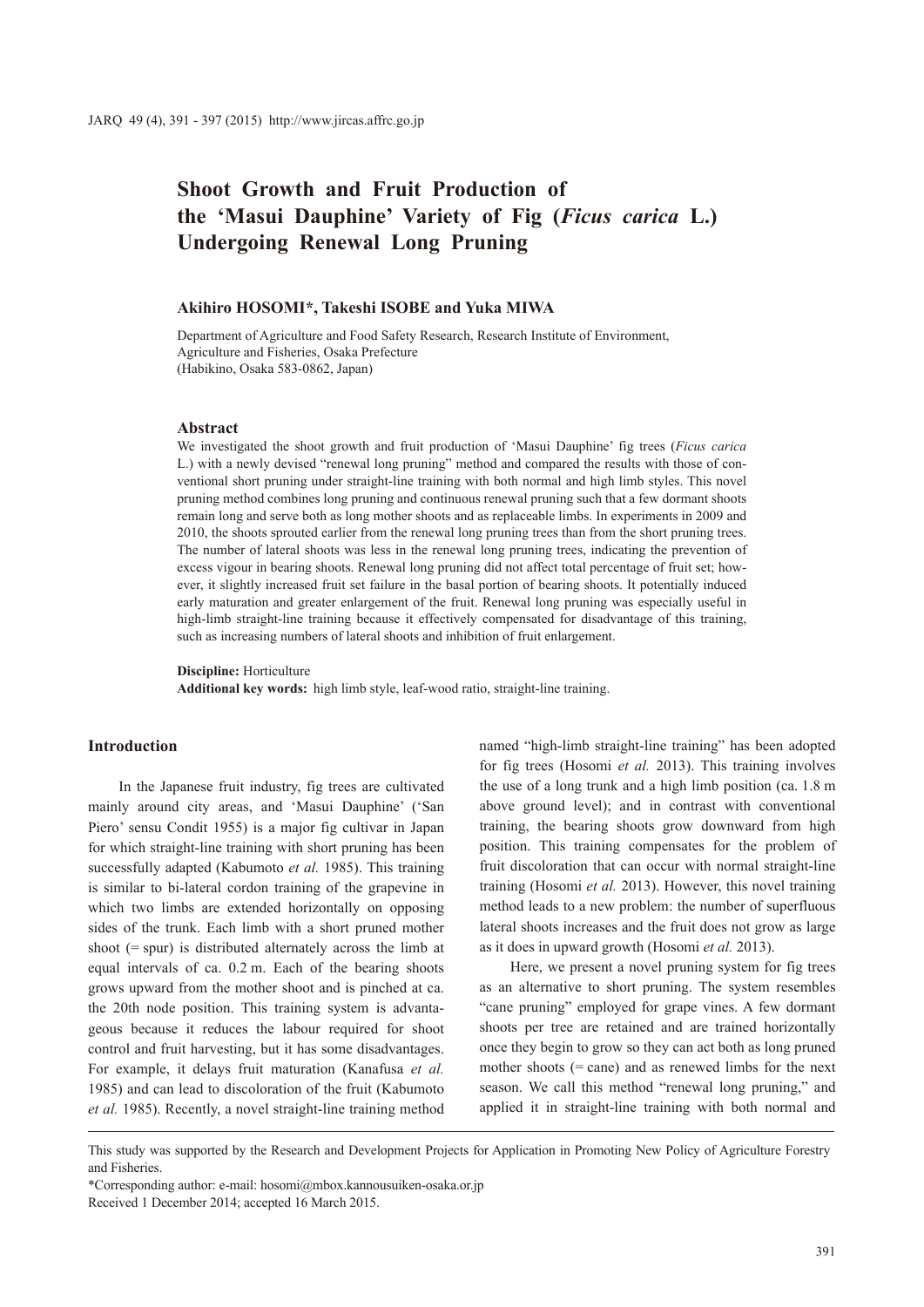#### A. Hoshomi et al.

high limbs. Our goal was to rejuvenate even limbs that were damaged by freezing injury in the trees with normal limb position. Unexpectedly, this pruning method also compensated for the delayed fruit maturation and decreased fruit size that are disadvantages of normal or high-limb straight-line training.

# **Materials and methods**

#### **1. Growing the test trees**

We used an experimental field belonging to the Research Institute of Environment, Agriculture and Fisheries, Osaka Prefecture, (34°32'N, 135°36'E, 68.5 m) in OSAKA, Japan. Six 'Masui Dauphine' fig trees were planted in 2004 at a tree spacing (= two  $\times$  limb length) of 6.6 m in northsouth rows, with 2.5 m between the rows. Growth commenced after normal straight-line training (NSL training) with short pruning. From 2006 to 2007, three of the trees were redirected to high-limb straight-line training (HLSL training) with short pruning, the other three continued to be

managed by means of NSL training. Details of the redirection process are provided by Hosomi *et al.* (2013). Other methods of cultivation, such as irrigation, fertilization, and pest management, followed the normal schedule for fig orchard management.

The new treatment began at the end of the 2008 growing season, when we performed renewal long pruning (hereafter, long pruning) on one of the pair of limbs in each of the six trees. Figure 1 shows the pruning treatment for NSL training. One limb (the limb on the right side of the illustrated tree) acted as a control, and was managed by means of the usual short pruning. The opposite limb (on the left side of the tree) underwent long pruning. Two dormant shoots (one nearest to the trunk and one halfway to the end of the limb) were retained, and all other woody parts that were not necessary for the support of these two dormant shoots were removed. These two remaining dormant shoots were trained horizontally and acted both as long mother shoots and as the limbs for the next season. Similar pruning was undertaken on the same limbs of the trees in subsequent



**Fig. 1. Side view of the pruning patterns for normal straight-line training of the fig trees. One of the pair of limbs (on the left side of the trunk in the figure) underwent "renewal long pruning" from the end of the 2008 growing season. Two dormant shoots (***dr***) were retained and other woody parts (white parts in the figure) were removed. These two shoots were trained horizontally and acted as both the limb and the mother shoot in the next season. Similar pruning took place in the next season for the same limb so that the wood age of the limb was maintained at less than 3 years. The opposite limb acted as the control, and was managed by means of the usual short pruning. The actual shoot number was 16 or 17 per limb, although the figure shows only 8 for clarity. The high-limb straight-line training (not shown) used the inverse pattern, with a high limb position and a downward growth of the bearing shoots.**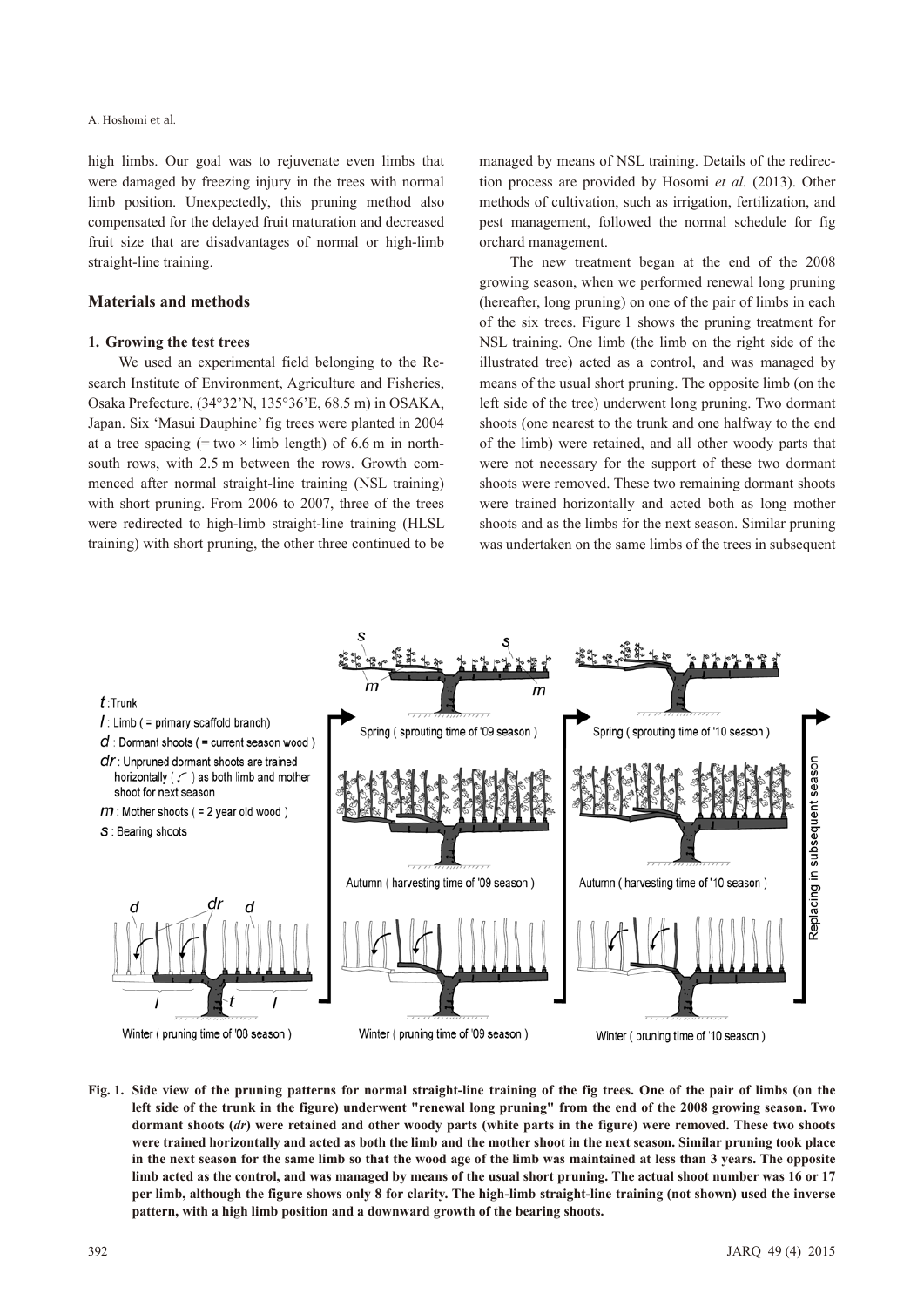years, and the wood age of the limb was retained at three years or less by the 2010 growing season. HLSL training (not shown) employed the inverse pattern, with high limb position and downward growth of the bearing shoots. Two shoots, serving as mother shoots (i.e., limbs) for the next season, were trained horizontally in the opposite manner of NSL training at the end of the 2010 growing season. In 2009, however, the two shoots failed to grow downward and were trained horizontally from the beginning of the growing season. We used the experimental design shown in Figure 2, and observed shoot growth and fruit production in 2009 and 2010, as described later in the Methods section.

We analysed the simple main effects of the withinsubject factor (pruning types) and between-subjects factor (training types) by means of two-way repeated measures ANOVA using the statistical add-in software Excel-TOUKEI 2008 (SSRI, Ltd., Tokyo, Japan) for Excel 2003 (Microsoft, Tokyo, Japan).

# **2. Shoot growth and fruit set**

At the end of each April, shoots begin to sprout from the mother shoots. To assess the earliness of the sprouting, we counted the number of sprouted  $($  = started leafing) shoots on 26 April 2010, counting the distal and proximal halves of the limb separately. The shoots were selected for use as bearing shoots by removing other sprouted shoots each May. In the short pruned limb, each shoot from the mother shoot elongated as a bearing shoot. In the long pruned limb, multiple bearing shoots were selected on the mother shoots. In both type of limbs, the bearing shoots were arranged on either side of the limb at equal intervals (ca. 0.2 m), for a total of 16 or 17 bearing shoots per limb. The bearing shoots were trained upward in NSL training, and downward in HLSL training. All of each bearing shoot was pinched once the apical end reached 1.7 m from the ground in NSL training or 0.5 m from the ground in HLSL training. The pinching regulated the bearing shoot length at ca. 1.3 m in both treatments and the number of bearingshoot nodes was controlled at ca. 20. Lateral shoots that sprouted from the bearing shoots were removed weekly from May to November, and we recorded the numbers and dry weights.

For measurements described hereunder, we used all (16 or 17) of the bearing shoots on the limbs of trees in the HLSL training type in 2009 and approximately half (seven to nine) of the bearing shoots on the limbs in the HLSL training type in 2010 and for NSL training in both years. The failure of fruit set at any node of the bearing shoots was counted in July and November. The basal diameter (i.e., the diameter midway between the 2nd and 3rd nodes) and the apical diameter (i.e., diameter midway between the last two internodes before the apex) of the bearing shoots were measured in December.



**Fig. 2. Experimental design for the combinations of training (NSL, normal straight-line training; HLSL, high-limb straightline training) and pruning (Long, renewal long pruning; Short, conventional short pruning). The patterns show the trees during the winter pruning season. In 2009; however, the two shoots of long pruning with HLSL training (***dr***) were trained horizontally from the beginning of the growing season. The white parts indicate the pruned branches. The actual bearing shoot number is 16 or 17 per limb, although the figure shows only 8 for clarity.**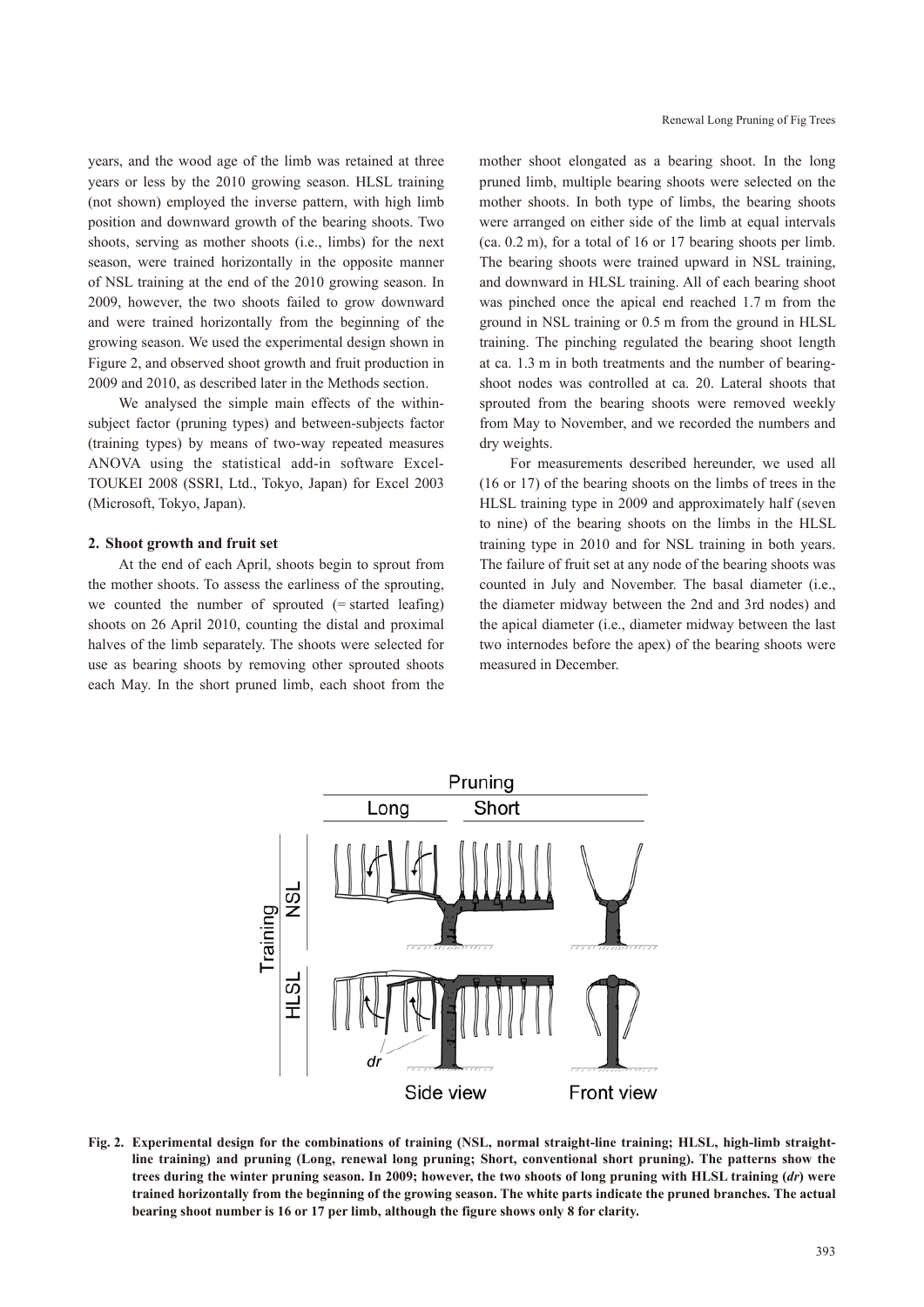# **3. Harvesting fruit and quality**

We examined mature fruit at the 3rd, 8th, 13th, and 18th nodes of the bearing shoots and used these samples to represent four ranges of nodal positions along each bearing shoot (base, 1st to 5th; semi-base, 6th to 10th; semi-apex, 11th to 15th; and apex, 16th to 20th). On the harvesting day, we recorded the skin colour, fresh weight, and soluble solids content (SSC) of the fruit juice. Fruit skin colour was categorized visually using a standardized reference that we created to make this task less subjective. This was based on the degree of colouring, into five categories, from faint (1) to complete (5). Fresh weight of the fruit was measured using a top-loading digital scale. Fruit juice was obtained by cutting the fruit in half at its equator, then filtering the expressed juice through gauze; the SSC of this juice was then measured using a digital refractometer (PR-101, Atago Co., Tokyo, Japan).

# **Results**

## **1. Shoot growth**

Table 1 summarizes the shoot growth results. The sprouted shoot number was investigated only in 2010. Significantly more sprouted shoots observed on 26 April had long pruning than short pruning. The tendency was similar

between the distal and proximal portions of the limb. The bearing-shoot width was similar between the two pruning types, except that the apical diameters of the bearing shoots were significantly smaller in the long pruning type than in the short pruning type in HLSL training in 2009.

The number of lateral shoots tended to be less in long pruning as compared to short pruning, and the differences were significant in many case. The total dry weight of lateral shoots also tended to be less for long pruning, although the difference was not significant. The number of lateral shoots was significantly greater in HLSL training than in NSL training in September and October of both years; however, the significant differences disappeared when long pruning was employed in 2009.

# **2. Fruit production**

Table 2 summarizes the fruit set and maturation. The percentages of failed fruit set on the bearing shoots divided into four nodal positions from the base to the apex. Percentages of failed fruit set did not differ significantly among the pruning types for the various nodal positions, and failure was only significantly higher with long pruning at the 1st to 5th nodes of HLSL in 2009. The harvesting date tended to be earlier with long pruning as compared to short pruning. An exception was the significantly later harvesting date

|  |                                      | Training Pruning<br>types <sup>y</sup> | Sprouted shoots <sup>x</sup> |                          | Bearing shoot     |                    | Removed lateral shoots w |           |           |           |                                   |           |           |           |                 |  |
|--|--------------------------------------|----------------------------------------|------------------------------|--------------------------|-------------------|--------------------|--------------------------|-----------|-----------|-----------|-----------------------------------|-----------|-----------|-----------|-----------------|--|
|  | Year types <sup><math>z</math></sup> |                                        | per<br>distal                | per<br>proximal          | Basal<br>diameter | Apical<br>diameter |                          |           |           |           | Monthly and total number per limb |           |           |           | <b>Total DW</b> |  |
|  |                                      |                                        | half of<br>limb              | half of<br>limb          |                   |                    | May                      | Jun       | Jul       | Aug       | Sep                               | Oct       | Nov       | Total     | per limb        |  |
|  |                                      |                                        | (n)                          | (n)                      | (mm)              | (mm)               | (n)                      | (n)       | (n)       | (n)       | (n)                               | (n)       | (n)       | (n)       | (g)             |  |
|  | <b>NSL</b>                           | Short<br>VS.                           |                              |                          | 23.5              | 12.8               | 12                       | 27        | $70**$    | 91        | $51**$                            | 23        | 3         | $276*$    | 73              |  |
|  |                                      | Long                                   | -                            | $\overline{\phantom{0}}$ | 22.8              | 12.3               | $\overline{2}$           | 19        | 44        | 79        | 41                                | 22        | 4         | 211       | 55              |  |
|  | 2009 HLSL                            | Short<br>vs.                           |                              | $\overline{\phantom{0}}$ | 23.9              | $11.2*$            | 4                        | $51*$     | 38        | $86*$     | $150**$                           | $67**$    | 4         | $401**$   | 80              |  |
|  |                                      | Long                                   | —                            | $\overline{\phantom{0}}$ | 22.3              | 10.3               | $\overline{2}$           | 22        | 31        | 63        | 84                                | 29        | 3         | 234       | 63              |  |
|  | NSL vs.                              | Short                                  |                              |                          | <b>NS</b>         | <b>NS</b>          | <b>NS</b>                | $\ast$    | $\ast$    | <b>NS</b> | **                                | **        | <b>NS</b> | <b>NS</b> | <b>NS</b>       |  |
|  | <b>HLSL</b>                          | Long                                   |                              |                          | <b>NS</b>         | <b>NS</b>          | <b>NS</b>                | <b>NS</b> | <b>NS</b> | <b>NS</b> | <b>NS</b>                         | <b>NS</b> | <b>NS</b> | <b>NS</b> | <b>NS</b>       |  |
|  | <b>NSL</b>                           | Short                                  |                              | $\theta$                 | 22.8              | 11.3               | $\Omega$                 | 16        | $31**$    | $80**$    | 44                                | 11        | 5         | 188       | 59              |  |
|  |                                      | vs.<br>Long                            | $8**$                        | $7 *$                    | 23.6              | 10.9               | $\overline{0}$           | 11        | 22        | 60        | 45                                | 18        | 3         | 158       | 45              |  |
|  | 2010 HLSL                            | Short                                  | 3                            | 3                        | 22.6              | 9.7                | $\overline{0}$           | 37        | 28        | $40*$     | 127                               | 67        | 7         | 306       | 52              |  |
|  |                                      | vs.<br>Long                            | $6*$                         | $9*$                     | 23.9              | 10.8               | $\Omega$                 | 15        | 29        | 26        | 107                               | 59        | 5.        | 241       | 43              |  |
|  | NSL vs.                              | Short                                  | <b>NS</b>                    | <b>NS</b>                | <b>NS</b>         | *                  | NS.                      | <b>NS</b> | <b>NS</b> | <b>NS</b> | **                                | **        | <b>NS</b> | <b>NS</b> | <b>NS</b>       |  |
|  | <b>HLSL</b>                          | Long                                   | <b>NS</b>                    | NS                       | <b>NS</b>         | <b>NS</b>          | <b>NS</b>                | <b>NS</b> | <b>NS</b> | <b>NS</b> | *                                 | **        | <b>NS</b> | <b>NS</b> | <b>NS</b>       |  |

**Table 1. Effect of pruning and training treatments on the shoot growth of 'Masui Dauphine' fig trees.**

<sup>z</sup> High limb straight-line (HLSL) training and normal straight line (NSL) training.

<sup>y</sup> One-year-old shoots were pruned short (to a few nodes) or long (long enough for half of a limb).

<sup>x</sup> The number of shoots started leafing on distal and proximal halves of the limb, was separately counted on 26 April in 2010 (but not in 2009).

<sup>w</sup> The lateral shoots were removed weekly. The monthly and total numbers, and dry weight thereof are summarized per limb for 2009 and 2010. <sup>v</sup> Significance of simple main effects by two-way repeated measure ANOVA are marked (\**P* < 0.05; \*\**P* < 0.01) on the significantly larger value in comparison between pruning type (short *vs.* long) for each training. The significance between training (NSL *vs.* HLSL) in each pruning is shown by symbols only (NS, not significant; \**P* < 0.05; \*\**P* < 0.01).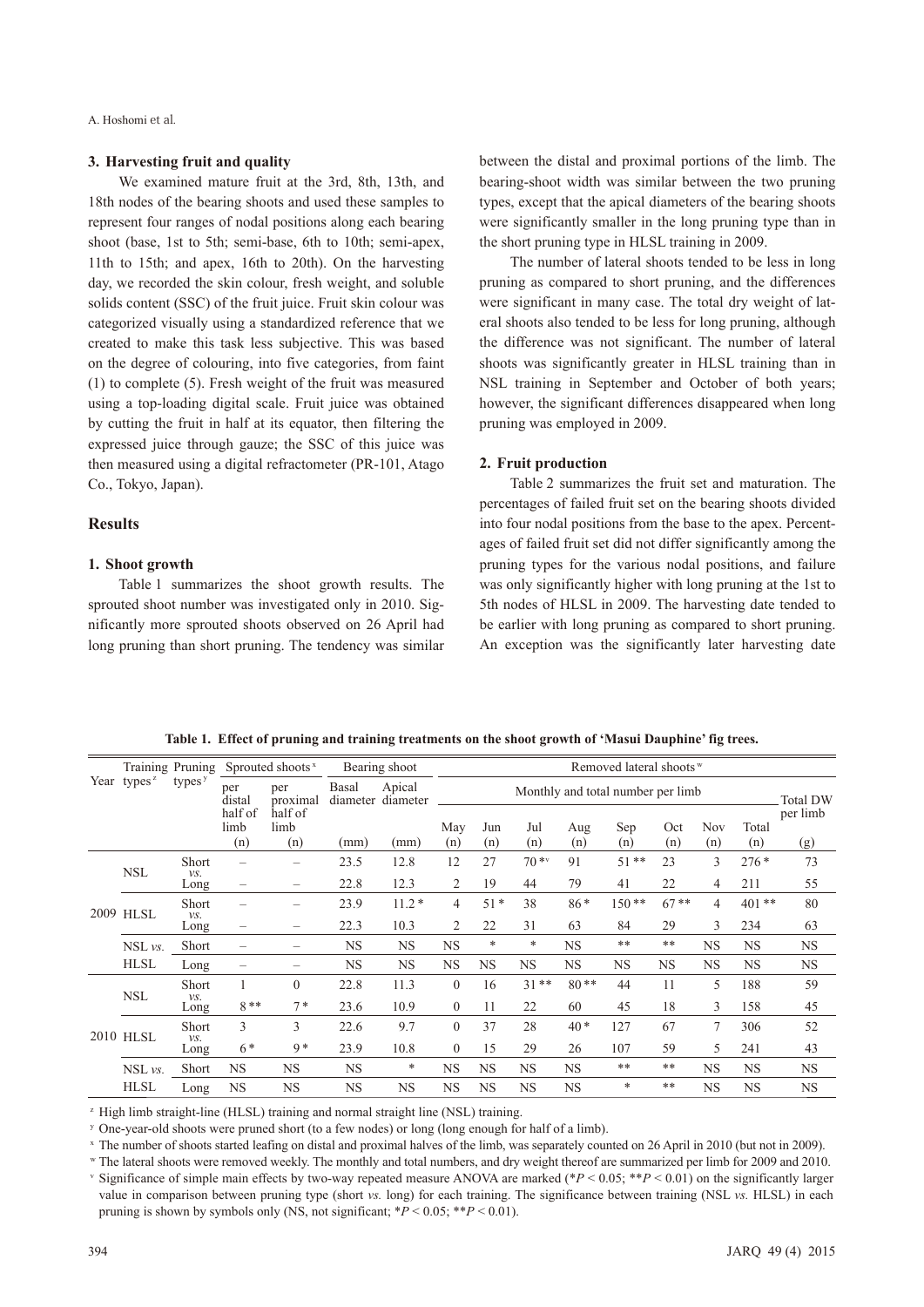with long pruning at the 13th node of HLSL in 2009.

Table 3 summarizes the fruit qualities. The fresh weight of the fruit tended to be greater with long pruning than with short pruning. An exception was the significantly smaller fresh weight with long pruning at the 18th node of NSL in 2009. The fresh weight of fruit in trees with HLSL training tended to be less than in that with NSL training; however, the significant differences disappeared when the

|      | Training     | Pruning        |                   |                     | Failure percentages of fruit set <sup>x</sup> |                   | Harvesting date |              |                          |                           |                           |
|------|--------------|----------------|-------------------|---------------------|-----------------------------------------------|-------------------|-----------------|--------------|--------------------------|---------------------------|---------------------------|
| Year | types $z$    | types $y$      | $1-5th$<br>$(\%)$ | $6-10$ th<br>$(\%)$ | $11-15$ th<br>$(\%)$                          | 16-20th<br>$(\%)$ | Total<br>$(\%)$ | 3rd<br>(m/d) | 8 <sub>th</sub><br>(m/d) | 13 <sub>th</sub><br>(m/d) | 18 <sup>th</sup><br>(m/d) |
| 2009 |              | Short          | 8.3               | 1.7                 | 3.3                                           | 0.0               | 3.3             | 8/11         | 8/25                     | 9/17                      | 10/3                      |
|      | <b>NSL</b>   | $VS$ .<br>Long | 10.5              | 0.8                 | 3.6                                           | 0.0               | 3.7             | 8/10         | 8/26                     | 9/18                      | 10/11                     |
|      |              | Short          | 9.3               | 1.7                 | 2.6                                           | 0.4               | 3.5             | $8/17$ **    | 8/28                     | 9/16                      | 10/18                     |
|      | <b>HLSL</b>  | $VS$ .<br>Long | $15.9**$          | 2.0                 | 6.0                                           | 1.2               | 6.3             | 8/11         | 8/28                     | $9/23*$                   | 10/19                     |
|      |              | Short          | <b>NS</b>         | <b>NS</b>           | <b>NS</b>                                     | <b>NS</b>         | <b>NS</b>       | $\ast$       | <b>NS</b>                | <b>NS</b>                 | **                        |
|      | NSL vs. HLSL | Long           | <b>NS</b>         | <b>NS</b>           | <b>NS</b>                                     | <b>NS</b>         | <b>NS</b>       | <b>NS</b>    | <b>NS</b>                | <b>NS</b>                 | $\ast$                    |
| 2010 |              | Short          | 14.2              | 0.0                 | 1.7                                           | 0.0               | 4.1             | 9/3          | $9/12**$                 | $10/4*$                   | 10/24                     |
|      | <b>NSL</b>   | VS.<br>Long    | 13.1              | 0.0                 | 1.8                                           | 0.0               | 3.7             | 8/25         | 9/3                      | 9/21                      | 10/15                     |
|      |              | Short          | 8.7               | 0.0                 | 6.0                                           | 0.0               | 3.7             | 8/29         | $9/7**$                  | $9/25*$                   | 10/25                     |
|      | <b>HLSL</b>  | $VS$ .<br>Long | 17.0              | 0.0                 | 4.8                                           | 1.0               | 5.8             | 8/21         | 9/1                      | 9/16                      | 10/10                     |
|      |              | <b>Short</b>   | <b>NS</b>         | <b>NS</b>           | <b>NS</b>                                     | <b>NS</b>         | <b>NS</b>       | <b>NS</b>    | *                        | *                         | <b>NS</b>                 |
|      | NSL vs. HLSL | Long           | <b>NS</b>         | <b>NS</b>           | <b>NS</b>                                     | <b>NS</b>         | <b>NS</b>       | <b>NS</b>    | <b>NS</b>                | <b>NS</b>                 | <b>NS</b>                 |

**Table 2. Effect of pruning and training treatments on the fruit set and maturation of 'Masui Dauphine' fig trees.**

<sup>z, y</sup> See Table 1.

<sup>x</sup> The proportion (%) of the nodes without fruit in four ranges of node order (1st to 5th, 6th to 10th, 11th to 15th, and 16th to 20th).

<sup>w</sup> Significance of simple main effects by two-way repeated measure ANOVA are marked (\**P* < 0.05; \*\**P* < 0.01) on the significantly larger value in comparison between pruning type (short *vs.* long) for each training. The significance between training (NSL *vs.* HLSL) in each pruning is shown by symbols only (NS, not significant; \**P* < 0.05; \*\**P* < 0.01).

| Year | Training     | Pruning            | Fresh weight |             |              |                         |           | Skin colour <sup>x</sup> |                  |                  | SSC <sup>w</sup> |                         |                             |                                      |
|------|--------------|--------------------|--------------|-------------|--------------|-------------------------|-----------|--------------------------|------------------|------------------|------------------|-------------------------|-----------------------------|--------------------------------------|
|      | types $z$    | types <sup>y</sup> | 3rd<br>(g)   | 8 th<br>(g) | 13 th<br>(g) | 18 <sup>th</sup><br>(g) | 3rd       | 8 th                     | 13 <sub>th</sub> | 18 <sup>th</sup> | 3rd<br>(°Brix)   | 8 th<br>$^{\circ}Brix)$ | 13 <sub>th</sub><br>(°Brix) | 18 <sup>th</sup><br>$(^{\circ}Brix)$ |
| 2009 | <b>NSL</b>   | Short<br>VS.       | 140          | 105         | 94           | $90**$                  | 3.0       | 2.8                      | 3.3              | 4.4              | 13.4             | 13.9                    | 14.7                        | 16.6                                 |
|      |              | Long               | 143          | 103         | 98           | 86                      | 3.0       | 2.8                      | 3.3              | 3.9              | 13.2             | 14.3                    | 15.5                        | 15.8                                 |
|      | <b>HLSL</b>  | Short<br>VS.       | 124          | 86          | 84           | 90                      | $3.9**$   | $3.4*$                   | 3.2              | 3.0              | 14.6             | 14.7                    | 15.1                        | 14.6                                 |
|      |              | Long               | $155***$     | $93*$       | 90           | 92                      | 3.1       | 3.1                      | 3.1              | 2.8              | 14.0             | 14.5                    | 14.5                        | 13.8                                 |
|      | NSL vs. HLSL | Short              | $\ast$       | $\ast$      | <b>NS</b>    | <b>NS</b>               | $\ast$    | $***$                    | <b>NS</b>        | **               | <b>NS</b>        | <b>NS</b>               | <b>NS</b>                   | <b>NS</b>                            |
|      |              | Long               | <b>NS</b>    | <b>NS</b>   | <b>NS</b>    | <b>NS</b>               | <b>NS</b> | <b>NS</b>                | <b>NS</b>        | **               | <b>NS</b>        | <b>NS</b>               | <b>NS</b>                   | <b>NS</b>                            |
| 2010 | <b>NSL</b>   | Short<br>vs.       | 127          | 86          | 76           | 60                      | 2.9       | 2.8                      | 3.0              | 3.7              | 15.3             | 15.5                    | 15.7                        | 17.0                                 |
|      |              | Long               | 140          | $105**$     | $89 *$       | 69                      | 3.0       | 3.0                      | 3.0              | 3.4              | 16.8             | 15.9                    | 15.8                        | 16.8                                 |
|      | <b>HLSL</b>  | Short<br>vs.       | 112          | 74          | 64           | 66                      | 3.4       | 3.2                      | 3.4              | 2.9              | 17.4             | 16.2                    | 16.8                        | 16.2                                 |
|      |              | Long               | $148*$       | $93**$      | $75*$        | $83*$                   | 3.2       | 3.3                      | 2.8              | 3.1              | 17.0             | 16.1                    | 15.6                        | 14.9                                 |
|      | NSL vs. HLSL | Short              | <b>NS</b>    | **          | *            | <b>NS</b>               | *         | <b>NS</b>                | <b>NS</b>        | **               | *                | <b>NS</b>               | <b>NS</b>                   | <b>NS</b>                            |
|      |              | Long               | $_{\rm NS}$  | $*$         | *            | <b>NS</b>               | <b>NS</b> | <b>NS</b>                | <b>NS</b>        | *                | <b>NS</b>        | <b>NS</b>               | <b>NS</b>                   | $\ast$                               |

**Table 3. Effect of pruning and training treatments on the fruit quality of 'Masui Dauphine' fig trees.**

z, y See Table 1.

 $x^2$  Colouring index of fruit skin, from faintly (1) to complete (5).

Soluble solids content of the fruit juice.

<sup>v</sup> Significance of simple main effects by two-way repeated measure ANOVA are marked (\**P* < 0.05; \*\**P* < 0.01) on the significantly larger value in comparison between pruning type (short *vs.* long) for each training. The significance between training (NSL *vs.* HLSL) in each pruning is shown by symbols only (NS, not significant; \**P* < 0.05; \*\**P* < 0.01).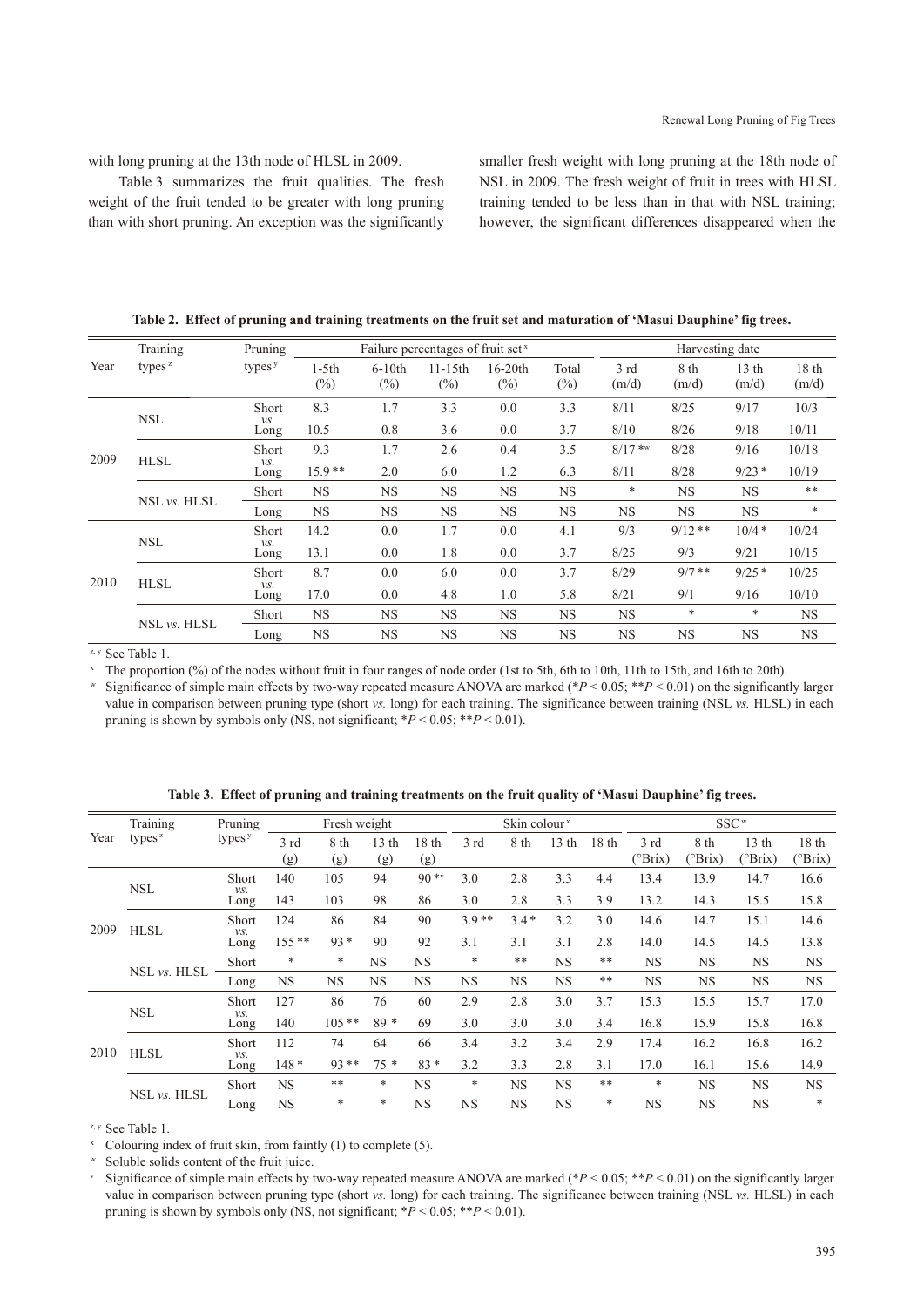#### A. Hoshomi et al.

long pruning was employed in 2009. The skin colour values of the fruit with long pruning were significantly lower than those with short pruning at the 3rd and 8th nodes of HLSL training in 2009. Otherwise there was no significant difference between the pruning types. When comparing the two training types, the skin colour values of the fruit with HLSL training tended to be greater than those with NSL training at the basal (3rd and 8th) nodes of the bearing shoots, but was less at the apical (18th) node. The SSC value of the flesh was not significantly influenced by the pruning treatment.

## **Discussion**

We detected some effects of long pruning, including early shoot sprouting and a tendency towards early fruit maturation. Long pruning gave more sprouted shoots than short pruning in the sprouting season of 2010. Earlier breaking of dormancy observed in the apical nodal buds of fig trees (Kawamata *et al.* 2002) appears to be a basic characteristic of various woody plants. In our long pruning treatment, the early release from dormancy induces the production of more leafed shoots and probably induces early fruit maturation.

Although a slightly greater percentage of fruit set failure was observed with long pruning, it is unlikely to decrease the yield per tree because the failure was restricted to the basal portion of bearing shoots and did not affect the total percentage of fruit set. Furthermore, the long pruning also produced higher fruit weight. The earlier start of growth is a possible reason for the higher fruit weight in long pruning trees. The size of individual fig fruits is increased by lower temperatures during the young stage of each fruit (Hosomi 1997, Yahata & Nogata 2000). For trees undergoing pruning in this study, the fruit was exposed to longer periods of cool weather at the young stage because of the earlier start of growth, so that this fruit was larger than those of short pruning trees. The higher fruit weight in the trees with long pruning may be due to a change of shoot vigour. According to the cultivation guidance for figs (Kabumoto 1985), the type of bearing shoot for the fig trees in the present study can be classified as "succulent", and these shoots are slightly weaker than is desirable for the production of large fruit. In the trees with long pruning, the number of lateral shoots tended to be reduced, and this is evidence of weakening shoot vigour. Reduced growth of succulent shoots, which is a characteristic of straight-line training, may explain the greater fruit production in the trees with long pruning. Finally, the "intensity" of pruning, which can be defined as the proportion of the wood volume that is removed, is also important. Our long pruning represents severe pruning intensity, and some previous studies have found that high-intensity pruning can decrease the fruit yield for fig trees (Gerber *et al.* 2012, González-Rodrí-

guez *et al.* 2010). However, it was difficult to directly relate the pruning intensity to the individual fruit size because the structure of these trees is complex, and the numbers of bearing shoots and the fruit set differs among the pruning methods. Our pruning method is equivalent to conventional pruning in terms of the arrangement of the bearing shoots and the numbers of fruit. Changing the leaf-to-wood ratio by pruning can affect the growth of individual pieces of fruit. Severe pruning increases the ratio of leaves to wood and enhances fruit production in pear (Kanato *et al.* 1968), apple (Forshey & McKee 1970), chestnut (Araki & Nakaoka 1982), and other species, and this is probably caused by an increase in net primary production by each tree. Based on a structural comparison of trainings, Kabumoto (1986) believed that increasing the leaf-to-wood ratio increased fruit production by 'Masui Dauphine' fig trees. Our pruning would also replace thick older limbs with slender younger limbs and would, therefore, increase the leaf-to-wood ratio. Accurate comparison of net production and distribution of photoassimilate was difficult because the limbs in both pruning types shared the same trees. In subsequent studies (manuscript in preparation), however, long pruning of the entire tree also promoted fruit enlargement. The increasing leaf-to-wood ratio is probably responsible for the fruit enlargement that occurs with this method of pruning. In future studies, this hypothesis should be formally tested.

Long pruning was especially useful in HLSL training. Increasing numbers of lateral shoots and inhibition of fruit enlargement are disadvantages of HLSL training (Hosomi *et al.* 2013), and these drawbacks were confirmed in the present study. However, long pruning successfully compensated for these disadvantages, especially because it resulted in remarkable fruit growth. In 2009 for HLSL training, the trees with long pruning showed less skin colouring of fruits on the basal portion of bearing shoots as compared to short pruning. This probably occurred because the two shoots, as limbs for the next season, grew along the current limbs and shaded the fruits on their basal portions. No reduction of fruit colouring occurred in HLSL trained trees in 2010, when these shoots grew downward until the horizontal training at the end of the growing season. Thus, the long pruning itself does not decrease the fruit skin coloration. Long pruning, therefore, appears to be necessary for highlimb straight-line training of fig trees.

### **Acknowledgements**

We thank Dr. Hino Motosugi, Dr. Tsuneo Ogata, and Dr. Kunihiko Suzuki for their invaluable advice. We are also grateful to Ms. Akemi Nanno, Ms. Akemi Matsukiyo, and Ms. Emiko Sakakura for their kind support regarding surveys, and Mr. Yoshitaka Saikyo for his assistance in maintaining the trees.